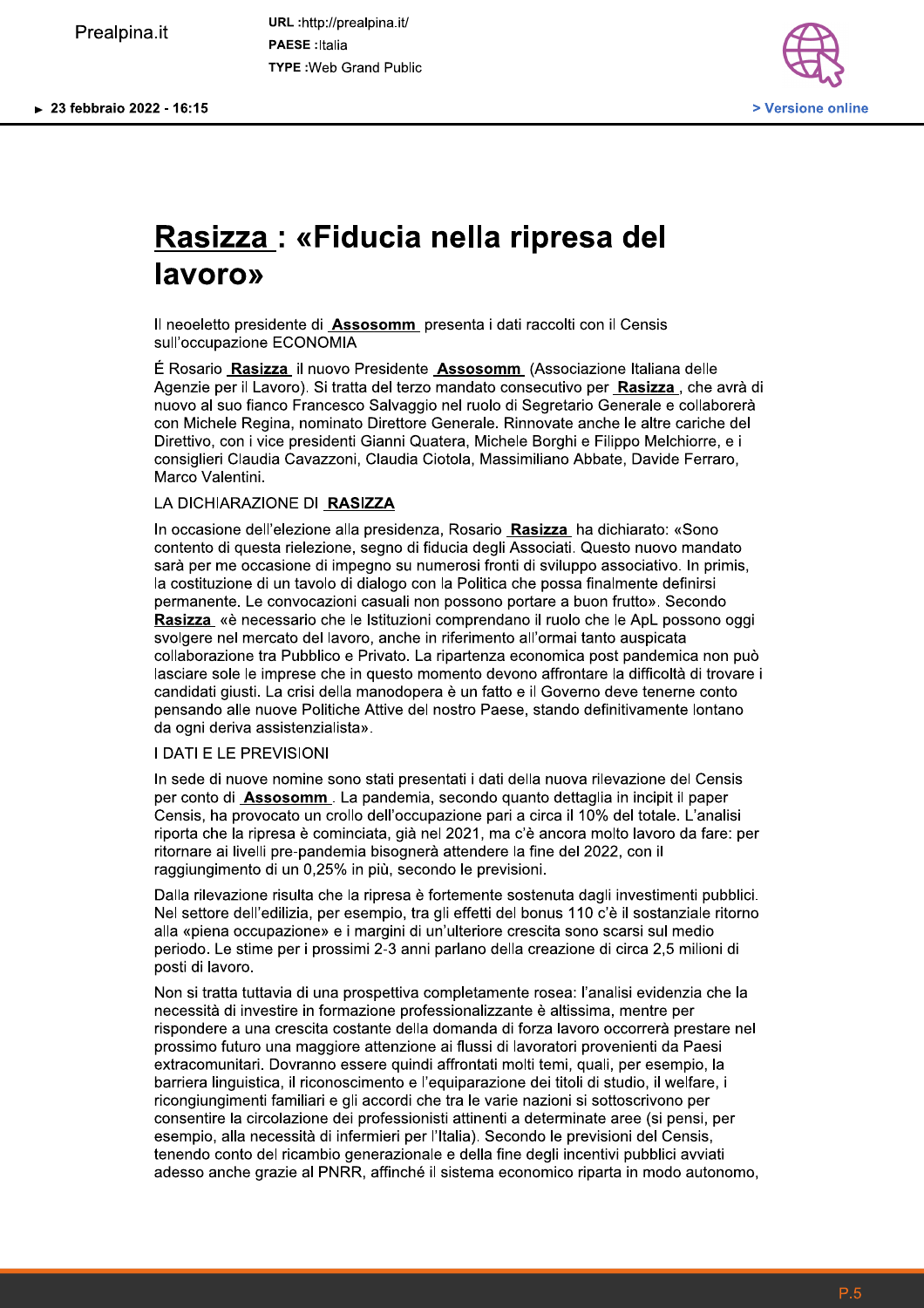occorre pensare a favorire la nascita di nuovi posti di lavoro, soprattutto dove il mercato mostra i segni di un certo fermento.

### LA RIPRESA DELL'OCCUPAZIONE

L'occupazione poi tornerà a crescere in determinati settori, secondo i dati raccolti dall'analisi. Il 32,1% dei nuovi posti di lavoro sono attesi in settori legati ai servizi, al commercio e al turismo. Circa il 25% è atteso dall'industria nel suo insieme, ma con una forte componente di mobilità e logistica. Mentre settori ad alta specializzazione come la finanza e l'informatica daranno al più il 15% di nuovi posti di lavoro. Secondo l'analisi. dal punto di vista dell'occupazione, i bacini che hanno maggior margine di crescita sono legati al commercio, al turismo, ai servizi e alla logistica, lavori che tradizionalmente richiedono una specializzazione non elevata, ma una forte dose di elasticità e di adattamento alle diverse situazioni.

Buone sensazioni provengono dal lavoro in somministrazione, ovvero quello ottenuto mediante le Agenzie per il Lavoro. I dati rilevano che oggi i lavoratori in somministrazione rappresentano il 16,5% di tutti gli occupati a tempo determinato, mentre 2 anni fa erano il 14%. E i margini di crescita sono incoraggianti. Nel 2021 gli occupati in somministrazione sono arrivati ad essere 500mila, nel momento più duro della Pandemia erano poco più di 300mila, per un incremento del 24%.. L'aumento ha riguardato il numero di ore lavorate, aumentate del 29%, e il monte retributivo, cresciuto del 27%.

Occorre tener presente che si tratta per lo più di lavoratori a bassa specializzazione: il 74% ha contratti per mansioni generiche e va avviato a una maggiore specializzazione con l'urgenza di un forte investimento in formazione tecnica. In momenti di grande incertezza per le imprese, in cui fare previsioni è particolarmente difficile, basti pensare al prezzo dell'energia che sta scardinando i budget di migliaia di aziende, il meccanismo della somministrazione permette una maggior stabilità per i lavoratori.

I dati riportano che:

· Entro 90 giorni dalla cessazione di un contratto a termine in somministrazione, il 68.9% di coloro che hanno terminato una missione, ha attivato un nuovo rapporto di lavoro.

· Nei contratti di lavoro a termine non in somministrazione, solamente il 47.7% dei lavoratori ha avuto una nuova attivazione entro 90 giorni da una cessazione.

Ad 1 mese dalla cessazione, il 55% di coloro che hanno terminato una missione in somministrazione ha attivato un nuovo contratto, mentre il 29.4% di coloro che ha terminano un contratto a tempo determinato non era in somministrazione.

· Indipendentemente dall'età dei lavoratori, per coloro che hanno lavorato in somministrazione la probabilità di sottoscrivere nuovi contratti di lavoro è sempre di circa 20 punti percentuali superiore a quella dei lavoratori che hanno terminato un contratto di lavoro subordinato a tempo determinato non in somministrazione.

· Nel secondo trimestre 2021 si sono registrate 327 mila attivazioni di lavoratori da parte di Agenzie per il Lavoro, circa 160mila in più rispetto al secondo trimestre 2020.

## IL COMMENTO

«Questa ricerca del Censis ci infonde fiducia», ha dichiarato Rosario Rasizza, che aggiunge: «Stiamo assistendo a una ripresa post pandemica del mercato del lavoro, una ripresa nella quale il lavoro in somministrazione giocherà un ruolo sempre più importante. Non solo perché le aziende stanno comprendendo con evidenza i vantaggi della buona flessibilità, ma perché tanto gli imprenditori quanto i lavoratori stanno entrando sempre più in contatto con le nostre potenzialità: formazione, ricollocazione rapida, welfare. Assosomm, con Censis, ha oggi restituito una chiara fotografia del